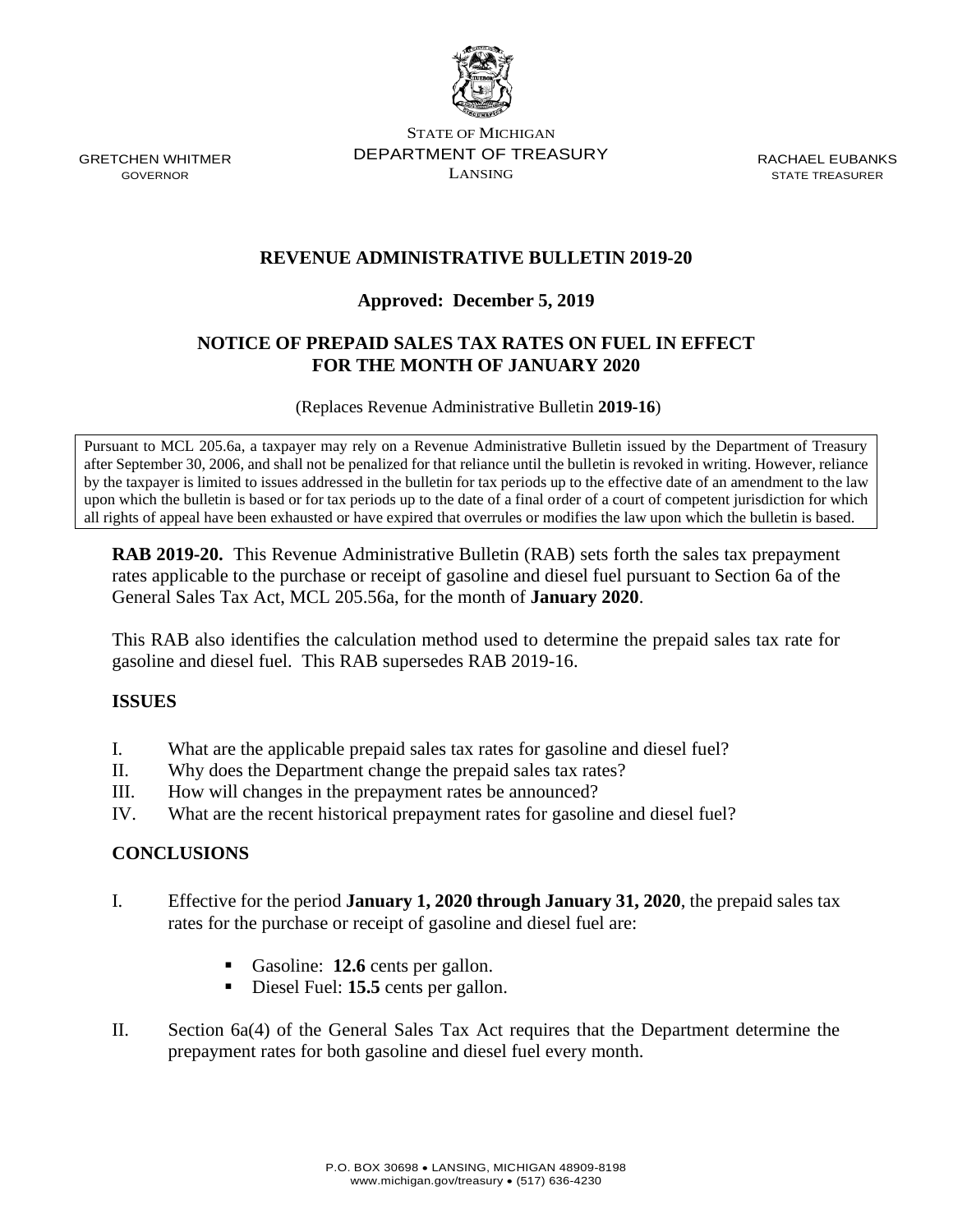- III. The Department will publish an RAB setting forth prepayment rates for both gasoline and diesel fuel no later than the tenth day of the month immediately preceding the month in which the rates are effective. **The RAB will be published in the Reports & Legal Resources (Revenue Administrative Bulletins) section of the Michigan Department of Treasury website at: www.michigan.gov/treasury.**
- IV. Recent historical sales tax prepayment rates for gasoline and diesel fuel, as applicable, are set forth below:
	- a. Effective January 1, 2019 through January 31, 2019, the rate for gasoline was established at 12.9 cents per gallon and the rate for diesel fuel was established at 17.3 cents per gallon.
	- b. Effective February 1, 2019 through February 28, 2019, the rate for gasoline was established at 11.1 cents per gallon and the rate for diesel fuel was established at 16.3 cents per gallon.
	- c. Effective March 1, 2019 through March 31, 2019, the rate for gasoline was established at 10.5 cents per gallon and the rate for diesel fuel was established at 15.0 cents per gallon.
	- d. Effective April 1, 2019 through April 30, 2019, the rate for gasoline was established at 11.7 cents per gallon and the rate for diesel fuel was established at 15.2 cents per gallon.
	- e. Effective May 1, 2019 through May 31, 2019, the rate for gasoline was established at 13.4 cents per gallon and the rate for diesel fuel was established at 15.8 cents per gallon.
	- f. Effective June 1, 2019 through June 30, 2019, the rate for gasoline was established at 14.7 cents per gallon and the rate for diesel fuel was established at 15.8 cents per gallon.
	- g. Effective July 1, 2019 through July 31, 2019, the rate for gasoline was established at 14.8 cents per gallon and the rate for diesel fuel was established at 16.0 cents per gallon.
	- h. Effective August 1, 2019 through August 31, 2019, the rate for gasoline was established at 14.1 cents per gallon and the rate for diesel fuel was established at 15.6 cents per gallon.
	- i. Effective September 1, 2019 through September 30, 2019, the rate for gasoline was established at 14.7 cents per gallon and the rate for diesel fuel was established at 15.3 cents per gallon.
	- j. Effective October 1, 2019 through October 31, 2019, the rate for gasoline was established at 13.8 cents per gallon and the rate for diesel fuel was established at 15.2 cents per gallon.
	- k. Effective November 1, 2019 through November 30, 2019, the rate for gasoline was established at 13.6 cents per gallon and the rate for diesel fuel was established at 15.3 cents per gallon.
	- l. Effective December 1, 2019 through December 31, 2019, the rate for gasoline was established at 13.3 cents per gallon and the rate for diesel fuel was established at 15.6 cents per gallon.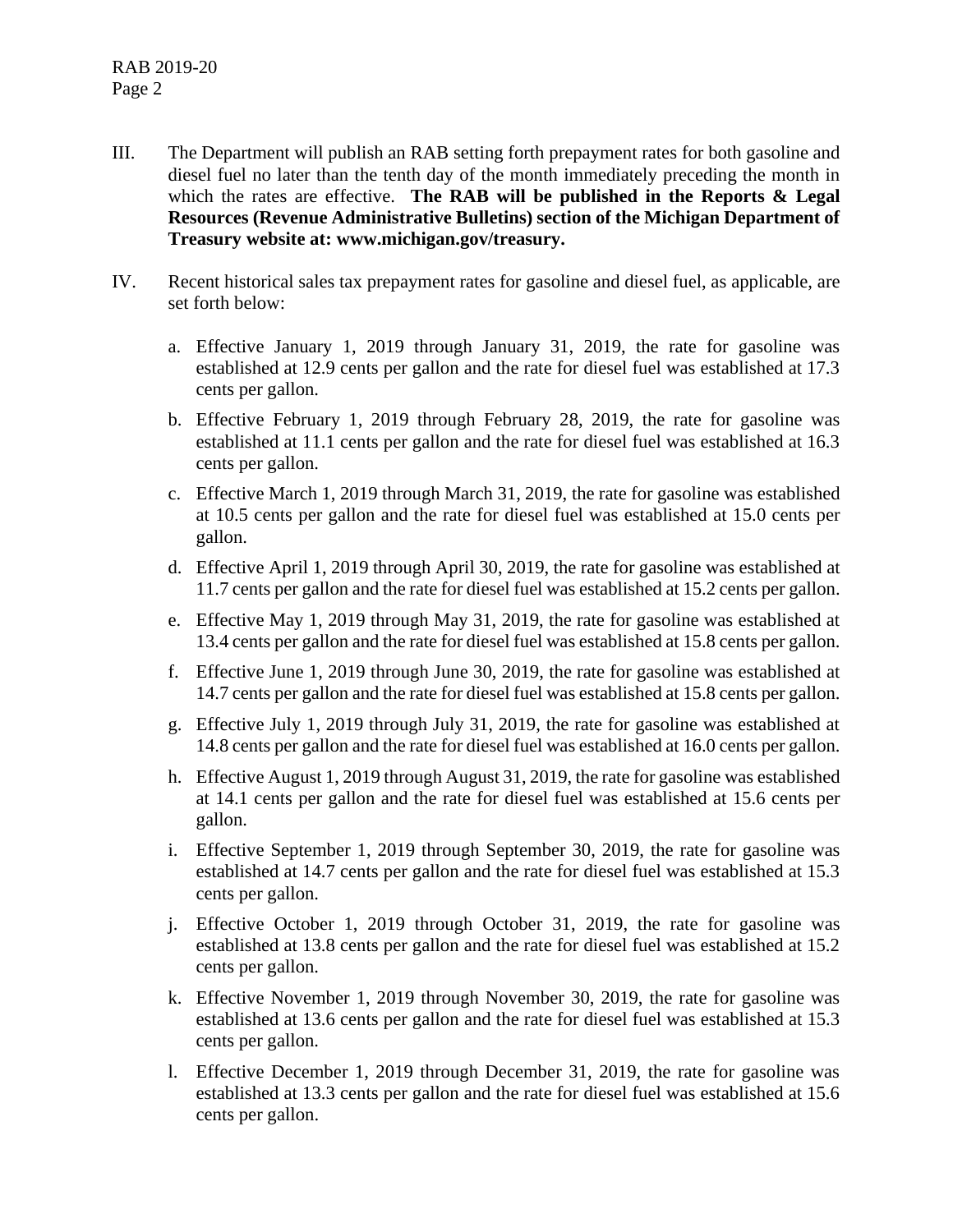# **LAW & ANALYSIS**

Beginning April 1, 2013, the sales tax prepayment collection and reporting obligations under Section 6a of the General Sales Tax Act were expanded pursuant to Public Act 509 of 2012 ("PA 509") to include a broader category of fuels. This was accomplished by requiring prepayments with respect to "fuel," which is a defined term added to Section 6a(11) by PA 509 that includes "gasoline" and "diesel fuel" as those terms are defined in the statute. MCL 205.56a(11). Under PA 509, "gasoline" excludes diesel fuel, dyed diesel fuel, dyed kerosene, and an excluded liquid as those terms are defined in the statute. With the enactment of Public Act 264 of 2015 ("PA 264"), the definition of "gasoline" includes "transmix" beginning April 1, 2016. Under PA 509, "diesel fuel" does not include dyed diesel fuel or an excluded liquid as those terms are defined in the statute. With the enactment of PA 264, the definition of "diesel fuel" expressly includes "kerosene" and expressly excludes "dyed kerosene" beginning April 1, 2016.

With the enactment of PA 264, beginning April 1, 2016, at the time of purchase or shipment in Michigan from a refiner, pipeline terminal operator, or marine terminal operator, a purchaser or receiver of "fuel" shall prepay a portion of the sales tax at a rate determined and certified by the Department unless any of the following apply:

- The purchase or receipt of the fuel is made by a "supplier" or "exporter" (as those terms are defined in the statute) for immediate export (i.e., for immediate shipment and subsequent sale outside Michigan) as evidenced by the terminal's shipping papers or bill of lading.
- The transaction involves a "bulk transfer," a "two-party exchange," or a receipt of fuel as part of a bulk transfer as those terms are defined in the statute. This is accomplished by excluding each of these from the definition of "purchase," "receipt," or "shipment" under MCL 205.56a(q).

Under PA 264, beginning April 1, 2016, if the purchase or receipt of fuel is made outside Michigan for shipment into and subsequent sale within Michigan, the purchaser or receiver shall remit the prepaid sales tax directly to the Department unless any of the following apply:

- The purchaser or receiver of the fuel is a refiner, pipeline terminal operator, or marine terminal operator as part of a bulk transfer.
- The transaction involves a "bulk transfer," a "two-party exchange", or a receipt of fuel as part of a bulk transfer as those terms are defined in the statute. This is accomplished by excluding each of these from the definition of "purchase," "receipt," or "shipment" under MCL 205.56a(q).

Under Section 6a(4) of the General Sales Tax Act, as amended by PA 264 and Public Act 1 of 2013, the prepayment rates for both gasoline and diesel fuel will be determined by the Department on a monthly basis and published by the Department no later than the  $10<sup>th</sup>$  day of the month